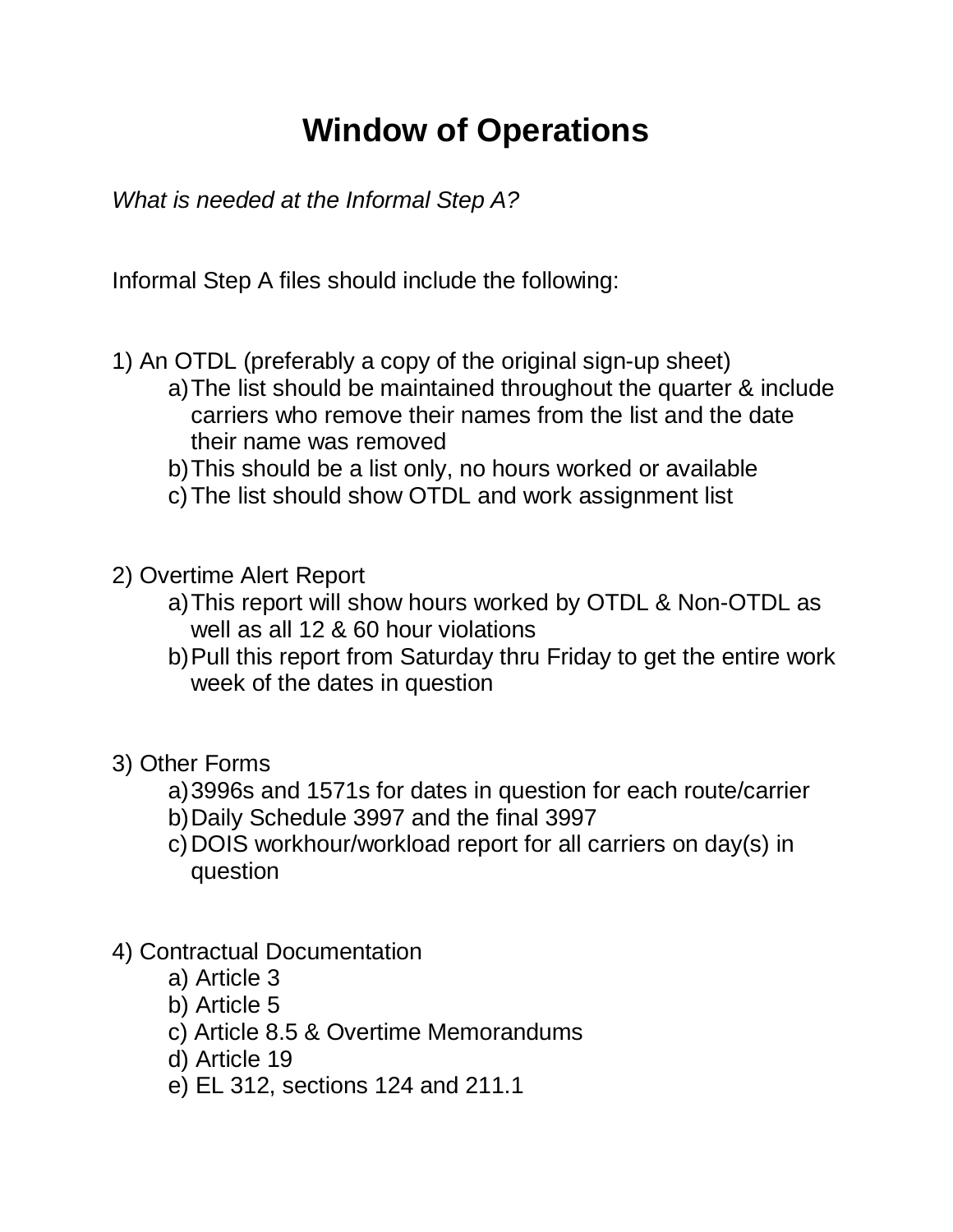- 5) Local Information
	- a) Collection box pull times and locations
	- b) Past DRP settlements on violations of Article 8.5 (Informal & Formal)
	- c) Step B decisions locally on Article 8.5
	- d) Pre-arbitration settlements on Article 8.5 violations
	- e) Bargaining in bad faith on reaching agreements with no intention of honoring them (provisions for parties to jointly discuss options)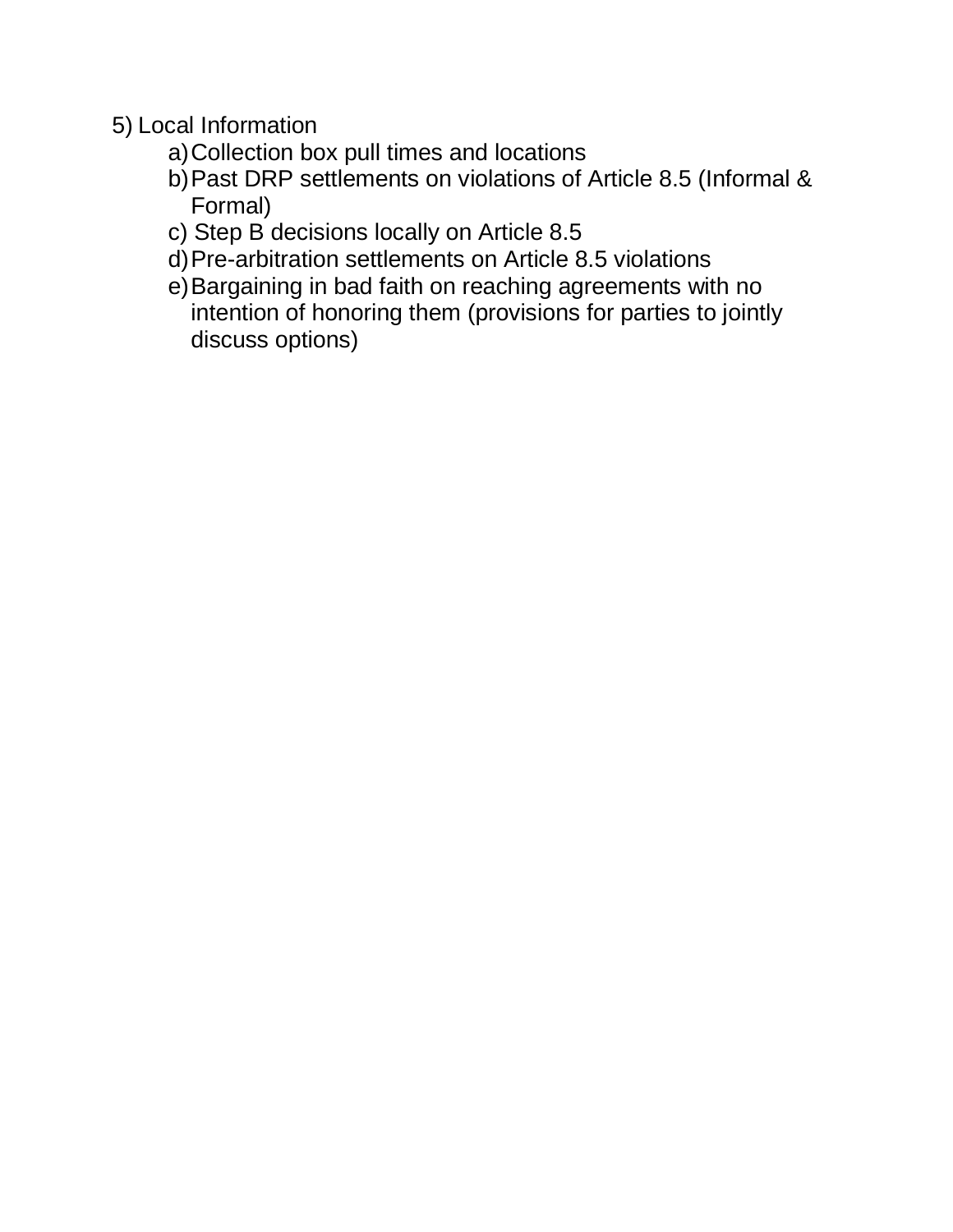## **Window of Operations**

*What is needed in Formal Step A Files?* 

The window of operations is often viewed by arbitrators as a shifting burden case. The union must prove that a violation of Article 8.5 occurred. The burden then shifts to the Postal Service to prove that it was valid, legitimate and necessary in those particular set of circumstances. The Formal Step A should begin by ensuring all documentation from the Informal Step A is included in the case file.

- 1) Frame the issue statement
	- a) Did management violate the National Agreement including, but not limited to, Articles 3, 5, 8, 19 and the EI-312 Handbook when they forced Non-OTDL carriers to work overtime off their assignment when there were OTDL carriers available to perform the work? If so, what is the appropriate remedy?
- 2) CAU White Paper (M-01548)

a) Bargaining history between the parties concerning Article 8.5

- 3) Contractually compliant alternatives to violating Article 8
	- a) Staffing, EL-312 and Article 3
	- b) Earlier start times
	- c) Collection mail drops (submit collection box times for the installation)
	- d) Curtailing  $3<sup>rd</sup>$  class mail
	- e) Route adjustments

## 4) National Level Arbitration Awards (Mittenthal)

- a) C-5860
- b) C-6297
- c) C-9897
- d) C-13902